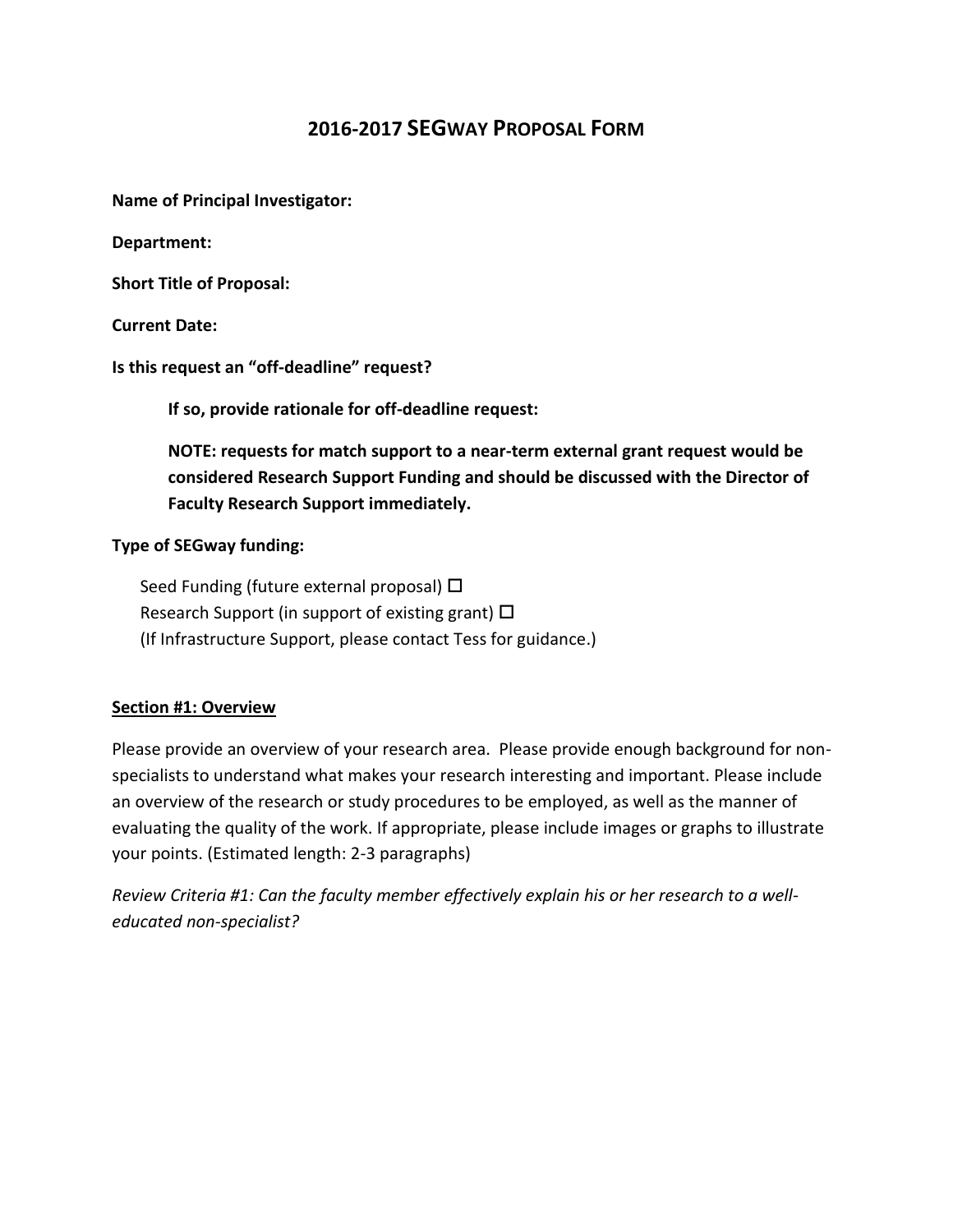### **Section #2: Link between SEGway and External Support**

For what portion or aspect of your research are you seeking SEGway support? Please describe what activities the SEGway support will fund. If Seed Funding, please provide a "roadmap" that clearly links the SEGway-funded activity to being ready to apply for an external grant. If Research Support Funding, please explain how the SEGway-funded activity will support the goals of the existing grant. (Estimated length: 2-3 paragraphs)

*Review Criteria #2 (Seed Funding): Does the faculty member make a clear case for how the SEGway-funded activity will better position him or her for external funding?*

*Review Criteria #2 (Research Support Funding): Does the faculty member make a clear case for how the SEGway-funded activity will enhance the active grant and make that research grant more successful?*

#### **Section #3: Details on External Support**

**Name of external funder(s):**

#### **If Seed Funding:**

- **Date(s) of planned external grant submission:**
- **Approximate dollar range of external grant request:**

Please describe the external funder(s) that you plan to approach and briefly describe the scope of work to be supported by the external grant(s). Please describe your estimated timeline for submission of the external grant and any other factors affecting this timeline. (Estimated length: 2 paragraphs)

*Note: If your planned external grant submission is more than 3 years in the future, then a more detailed timeline of activities between now and submission will be needed.*

*Review Criteria #3 (Seed Funding): Has the faculty member done his/her due diligence to identify and understand the best fit(s) for external grant support? Does the faculty member have a clear sense of the best sources of external funding to support his/her research (as well as that external funder's expectations, guidelines, deadlines, etc.)? Has the faculty member met with Tess to discuss the best approach?*

#### **If Research Support Funding:**

- **Amount of external support:**
- **Deadline (if match request for near-term external grant):**